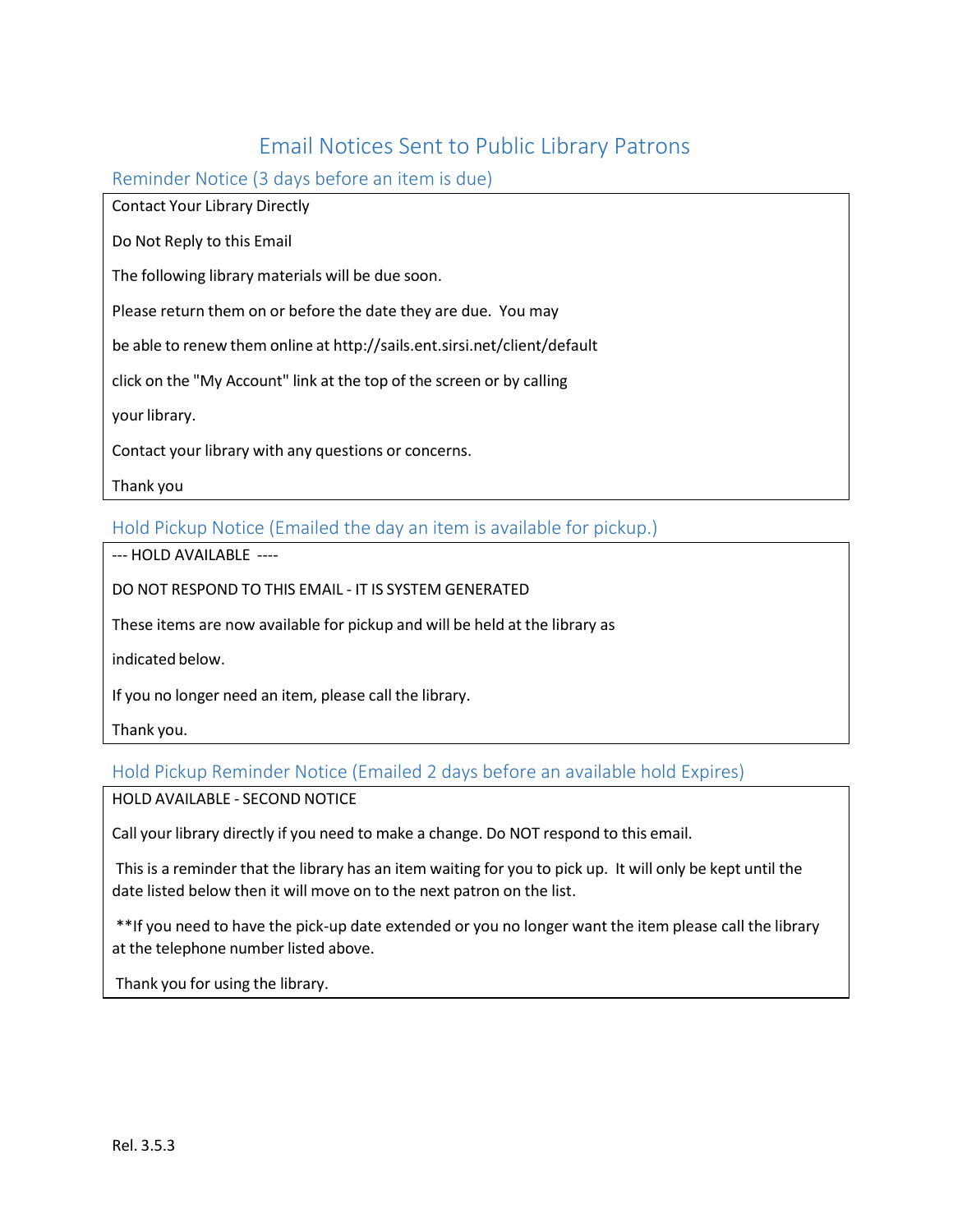### Hold Cancellation – (Cancelled by Patron)

| -- Hold Cancelled --                                               |
|--------------------------------------------------------------------|
| <b>Contact Your Library Directly</b>                               |
| Do Not Reply to this Email                                         |
| This is to inform you that hold(s) you placed have been removed.   |
| Your hold may have been cancelled and replaced on a copy that will |
| become available sooner.                                           |
| Please contact your library if you have any questions or requests. |
| The title may be available through Interlibrary Loan.              |
| You may have received this notice if you removed your hold using   |
| the e-catalog or if someone else picked up the hold for you.       |

### Hold Expired on Hold Shelf

‐‐ Hold Cancelled ‐‐

Contact Your Library Directly

Do Not Reply to this Email

This is to inform you that item(s) listed below are no longer being

held for you at the library. Available hold items are held for no more

than a week.

Please contact the library if you wish to be place a new hold on this title(s)

or if you have any questions

# Hold Expiration – (30 Days before an Unfilled Hold Expires – typically 1 year after the hold is placed)

----- HOLD ABOUT TO EXPIRE ------

Contact Your Library Directly

Do Not Reply to this Email

This is to inform you that the HOLD you placed will expire in 30 days.

Please contact the library to see if we can obtain another version or

place an Interlibrary Loan request for you.

We are sorry for the inconvenience.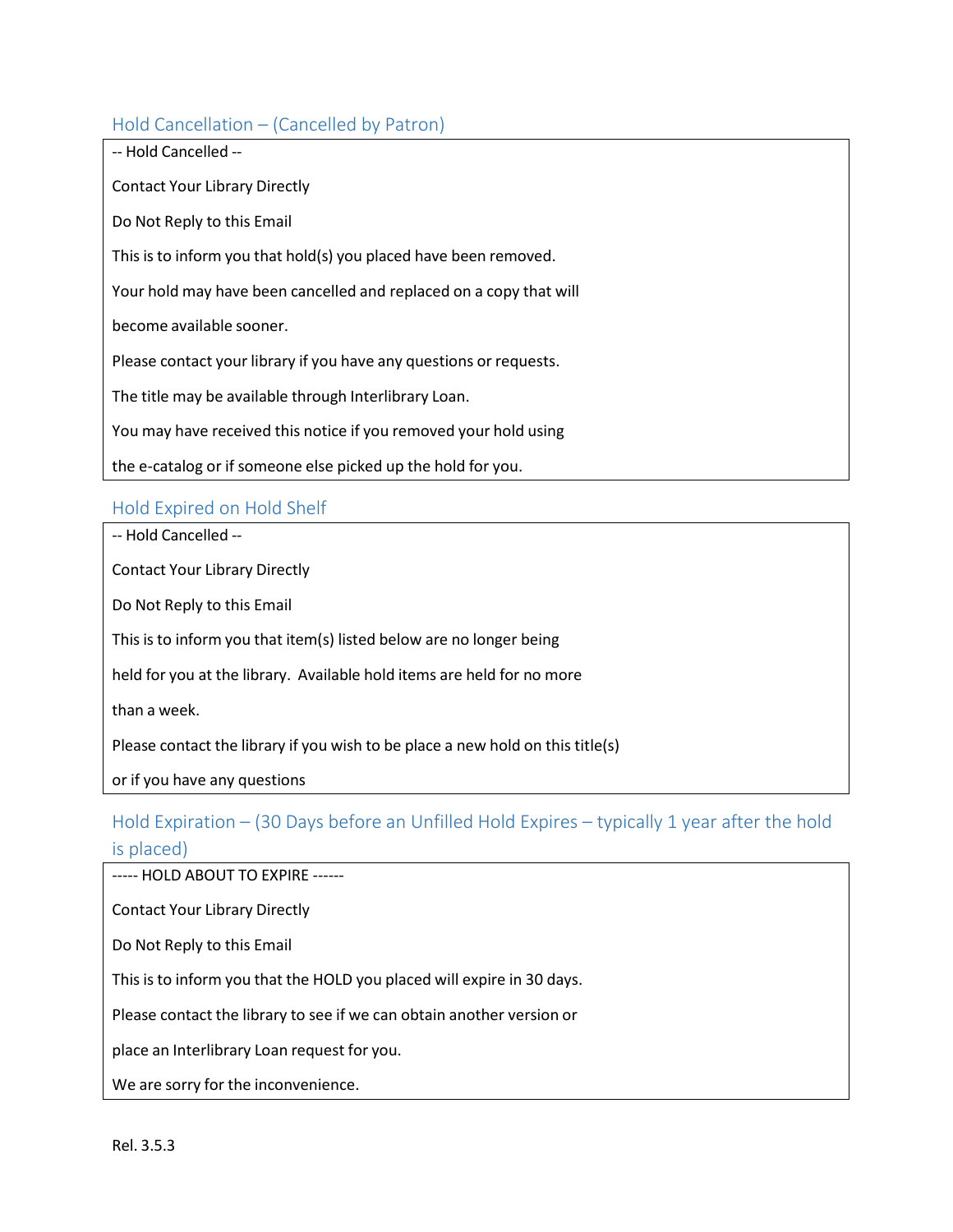## 1<sup>st</sup> Overdue Notice (7 Days after an Item is Due)

| "1ST OVERDUE NOTICE"                                                  |
|-----------------------------------------------------------------------|
| <b>Contact Your Library Directly</b>                                  |
| Do Not Reply to this Email                                            |
| The following Library materials are overdue. Please return them       |
| as soon as possible. Please contact the library if you have already   |
| returned them.                                                        |
| Thank you.                                                            |
| Please note: The Price(s) listed on this notice indicate the possible |
| replacement cost if the item is not returned. It is NOT your          |
| outstanding fine owed.                                                |

## 2<sup>nd</sup> Overdue Notice (28 Days after an Item is Due)

"SECONDOVERDUE NOTICE" Contact Your Library Directly Do Not Reply to this Email The following Library materials are still overdue. Please return them as soon as possible. Please contact the library if you have already returned these items. Thank you. Please note: The Price(s) listed on this notice indicate the possible replacement cost if the item is not returned. It is NOT your outstanding fine owed.